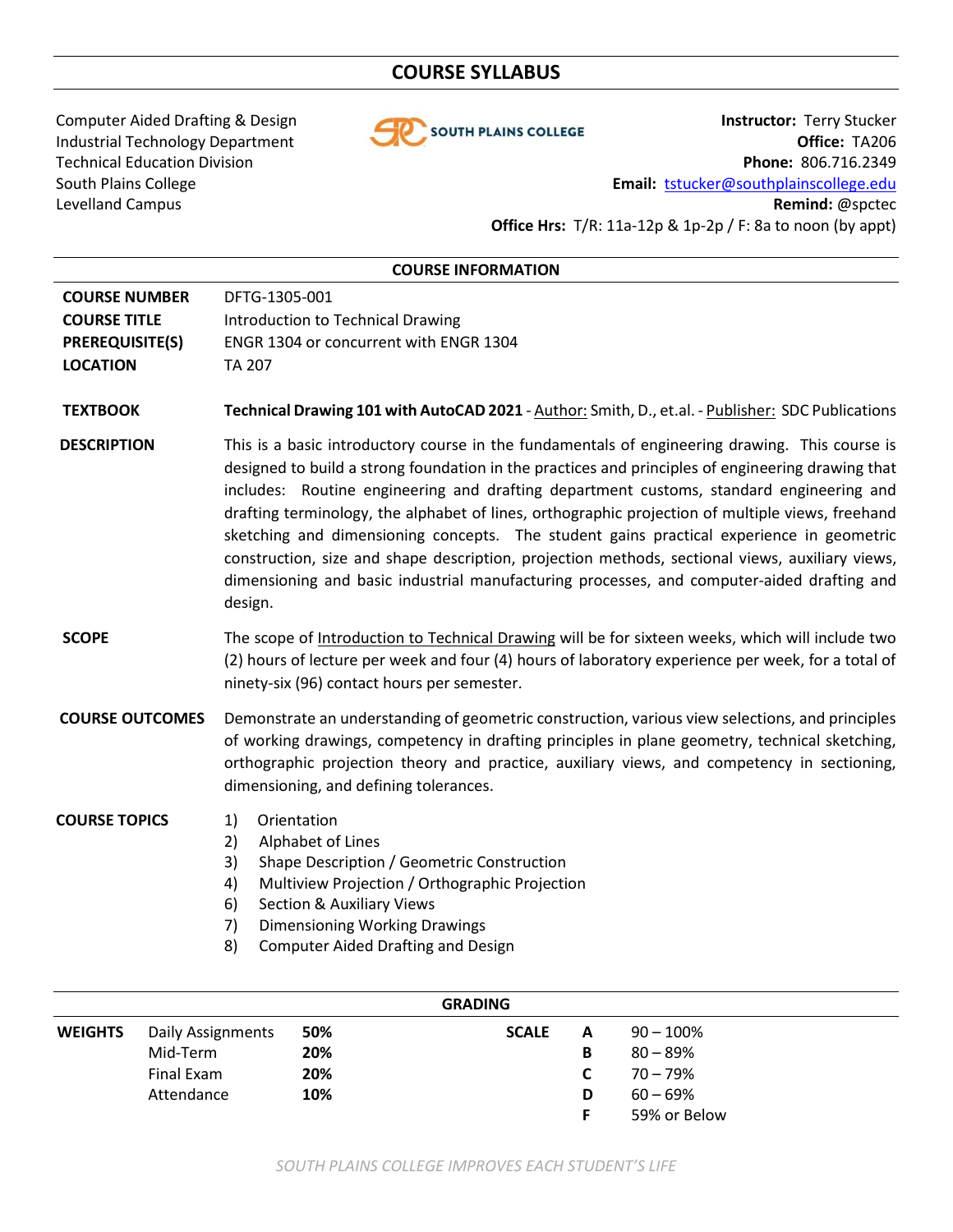**DAILY ASSIGNMENTS** Each practical drawing assignment will be calculated with 100 points as the highest possible grade.

Practical drawing assignments will be graded according to the following criteria:

- 1) Neatness
- 2) Line Criteria
- 3) Text Criteria
- 4) Dimensioning Criteria
- 5) Choice & Location of Views
- 6) Correctness & Accuracy of Views (shape description)
- 7) Nomenclature

**REVIEW QUESTIONS** Review questions may be assigned for lecture content and will be returned to student as a study guide for subsequent assessments.

**QUIZ/EXAM** Quizzes and Exams may be given periodically for the purpose of assessment. This may include practical drawing assessments, written assessments and or project-based assessments.

**MID-TERM / FINAL PROJECT** The mid-term and final projects will be comprehensive in nature, comprised of information from the previous lessons throughout the semester.

**ASSIGNMENT CORRECTIONS** All required work must be turned in on time in order for the student to benefit from the corrections and to prepare for future assignments.

> Assignments with a grade below 85, unless otherwise specified, can be corrected and resubmitted for an amended grade. An amended grade will have a maximum value of **85**. This is a one-time correction process and does not apply to late or missing work.

> Any assignments that are not turned in at the specified time and date will immediately receive a grade of Zero (0) – Late work will still be graded, but with a maximum grade of 85 – this will count as the students' correction.

> All electronic classwork must be saved to your folder on the CAD server. Any assignment not on the server at the time of grading will immediately receive a grade of Zero  $(0)$  – improperly filed work will still be graded, after it is filed correctly, but with a maximum grade of 85 – this will count as the students correction.

| <b>CLASSROOM POLICIES</b> |                                                                                                                                                                                                                                                                                                                                                                                            |  |  |  |
|---------------------------|--------------------------------------------------------------------------------------------------------------------------------------------------------------------------------------------------------------------------------------------------------------------------------------------------------------------------------------------------------------------------------------------|--|--|--|
| <b>DISCLAIMER</b>         | The instructor reserves the right to amend any class policies or syllabus content as deemed<br>necessary by South Plains College and will announce such changes ahead of time to the class. If<br>a student has any questions about a change in policy, they have the right to discuss said change<br>with the instructor.                                                                 |  |  |  |
| <b>ATTENDANCE</b>         | Four absences, for any reason, are allowed per semester. Tardies, defined as not being present<br>in class within 5 five minutes of the start of class, or leaving lab early by an hour or more, will<br>count as 1/2 absence. Your grade will drop one letter grade per each absence over the allowable<br>limit. Six absences could result in the student being dropped from the course. |  |  |  |
|                           | Whenever absences become excessive, an <i>Excessive Absence Report</i> will be sent to the Dean of<br>Students and, if in the instructor's opinion, minimum course objectives cannot be met due to<br>absences, the student may be withdrawn from the course with the appropriate letter grade X, W,<br>or F.                                                                              |  |  |  |